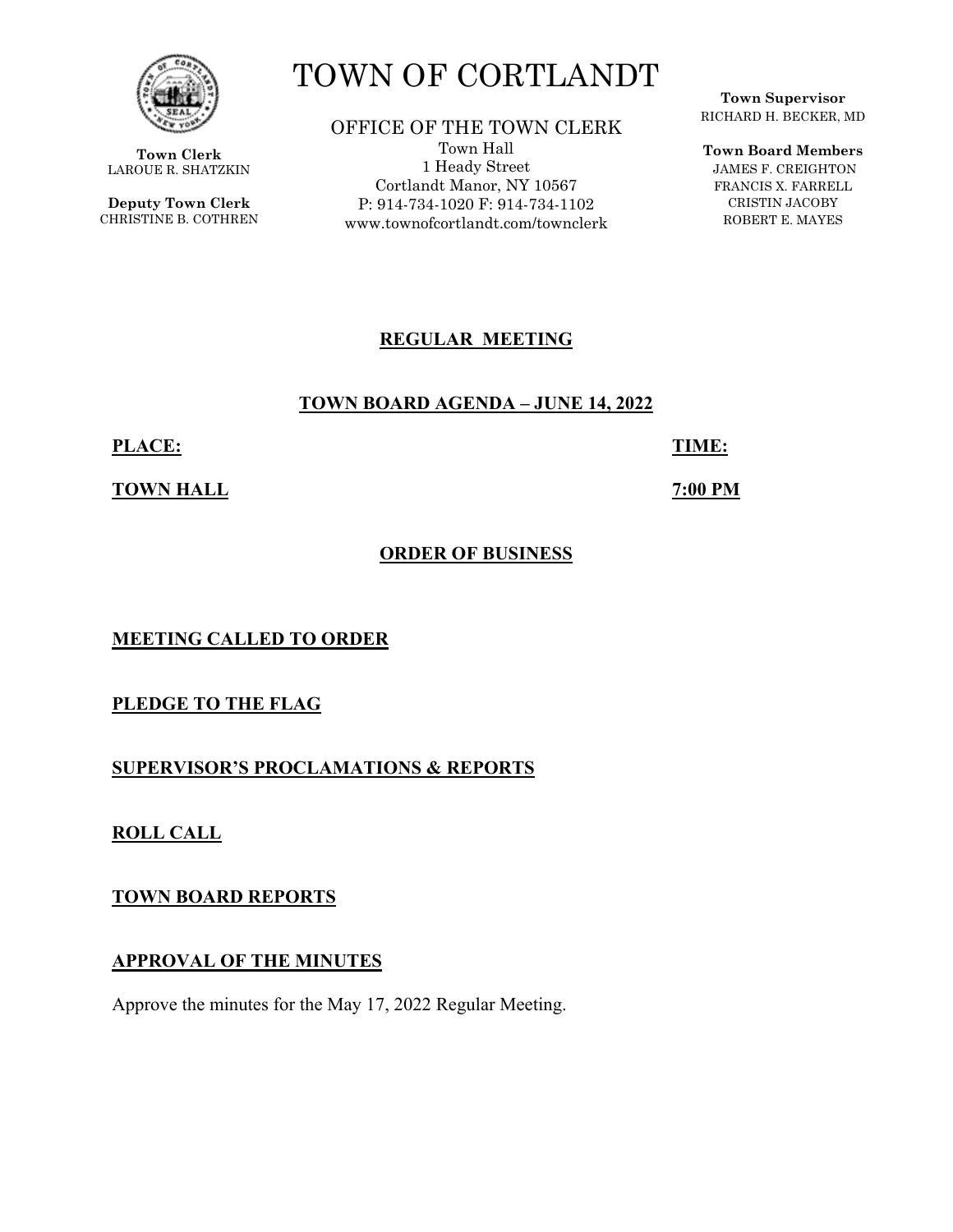#### **PUBLIC HEARINGS**

- 1. Public Hearing to consider Omnibus Zoning Text Amendments.
	- a. Open Public Hearing
	- b. Adjourn to July 19, 2022
- 2. Public Hearing to consider Amending Chapter 255 of the Town Code (Solar Energy Systems)
	- a. Open Public Hearing
	- b. Adjourn to July 19, 2022
- 3. Public Hearing to consider a Local Law for Remote Meetings
	- a. Close Public Hearing
	- b. Adopt Negative Declaration
	- c. Adopt Resolution

# **HEARING OF CITIZENS – AGENDA ITEMS ONLY**

### **REPORTS Receive and File the following:**

For the month of May 2022 from the Office of the Aging, Receiver of Taxes and the Town Clerk.

#### **OLD BUSINESS: Receive and File the following:**

- 1. Public comments and Planning Board Memorandum received regarding MOD prior to cutoff date and entered into the record of the May 2, 2022 Public Hearing.
- 2. Memorandum from the Director of Planning regarding Lead Agency Designation for proposed Lovett Substation in Stony Point.

# **NEW BUSINESS: Receive and File the following:**

1. Letter from Resident of Birch Lane requesting signage for Blind Person Area; Refer to DES.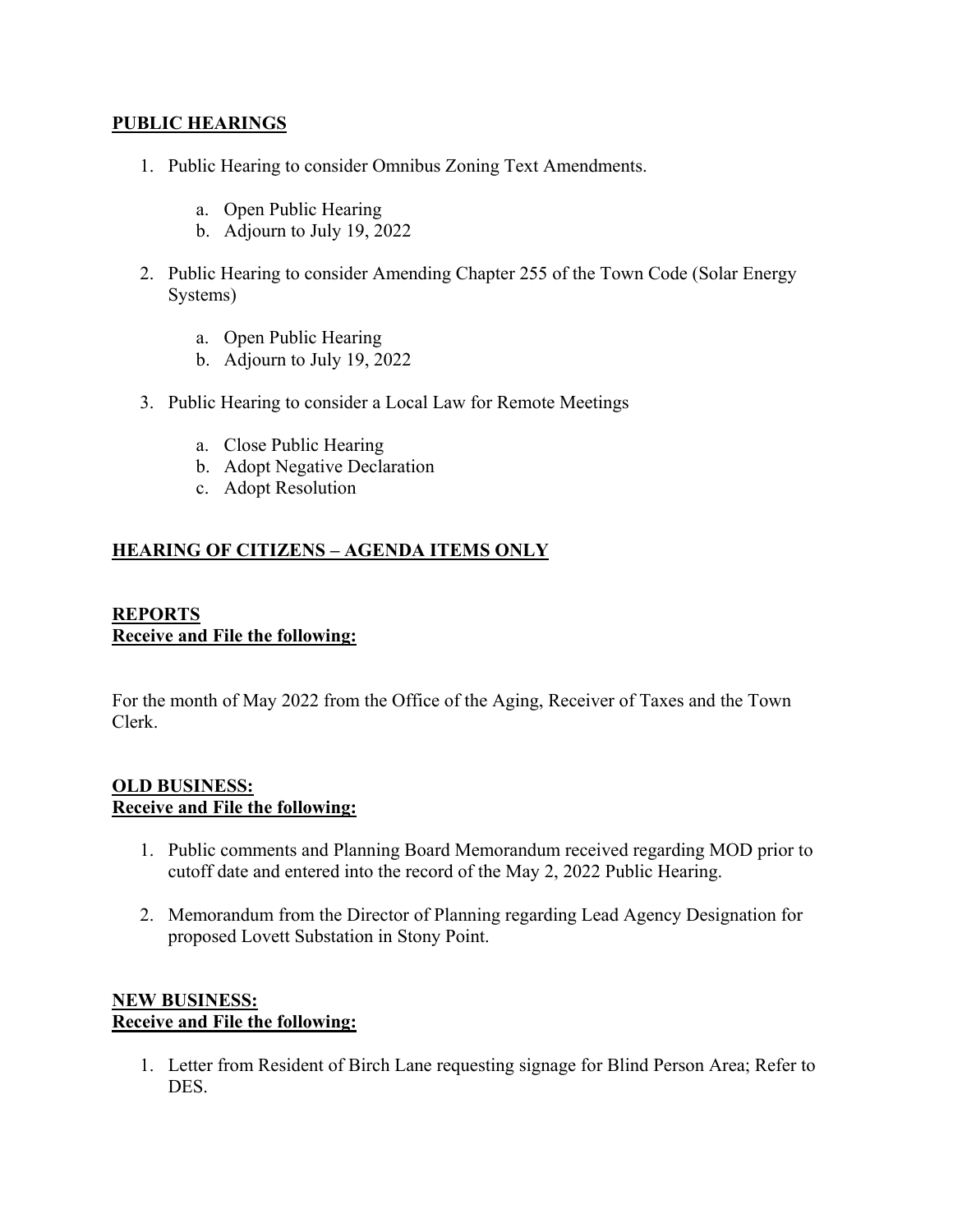2. Letter from Resident of Richmond Place regarding speeding in Lake Allendale; Refer to DES.

## **RESOLUTIONS**

- 1. Re appoint all CAC members for a 2-year term.
- 2. Join Westchester Power to provide energy options for residents.
- 3. Authorize the Supervisor to Sign an Intermunicipal Agreement with the Village of Buchanan for sewer use.
- 4. Update hours of operations signs at Town Parks.
- 5. Add weight limits and related street signage for vehicles on Town Roads in the Hamlet of Verplanck.
- 6. Authorize an agreement with Team Concepts for the use of Lake Meahagh and Town facilities.
- 7. Authorize the Road Knights to use Town-owned Property for its annual event.
- 8. Adopt the Standard Workday Reporting Resolution 2022.
- 9. Authorize the following with respect to the 2022 Mt. Carmel Feast:
	- a. Closing of Certain Streets.
	- b. Fireworks Permit.
- 10. Agenda Items for DOTS:
	- a. Award TE Contract 2022.03 Memorial Drive Equipment Shed.
	- b. Award TE Contract 2022.04 2022 Town-Wide Repaving.
- 11. Amend Rates of Pay for Seasonal Laborers and Floaters.
- 12. Appoint Summer Seasonals in DES.
- 13. Appoint Summer Seasonals in Recreation Pool/Camp.
- 14. Appoint a Summer Intern in the Office of the Comptroller.
- 15. Appoint a Summer Intern in the Office of Town Clerk and Town Attorney.